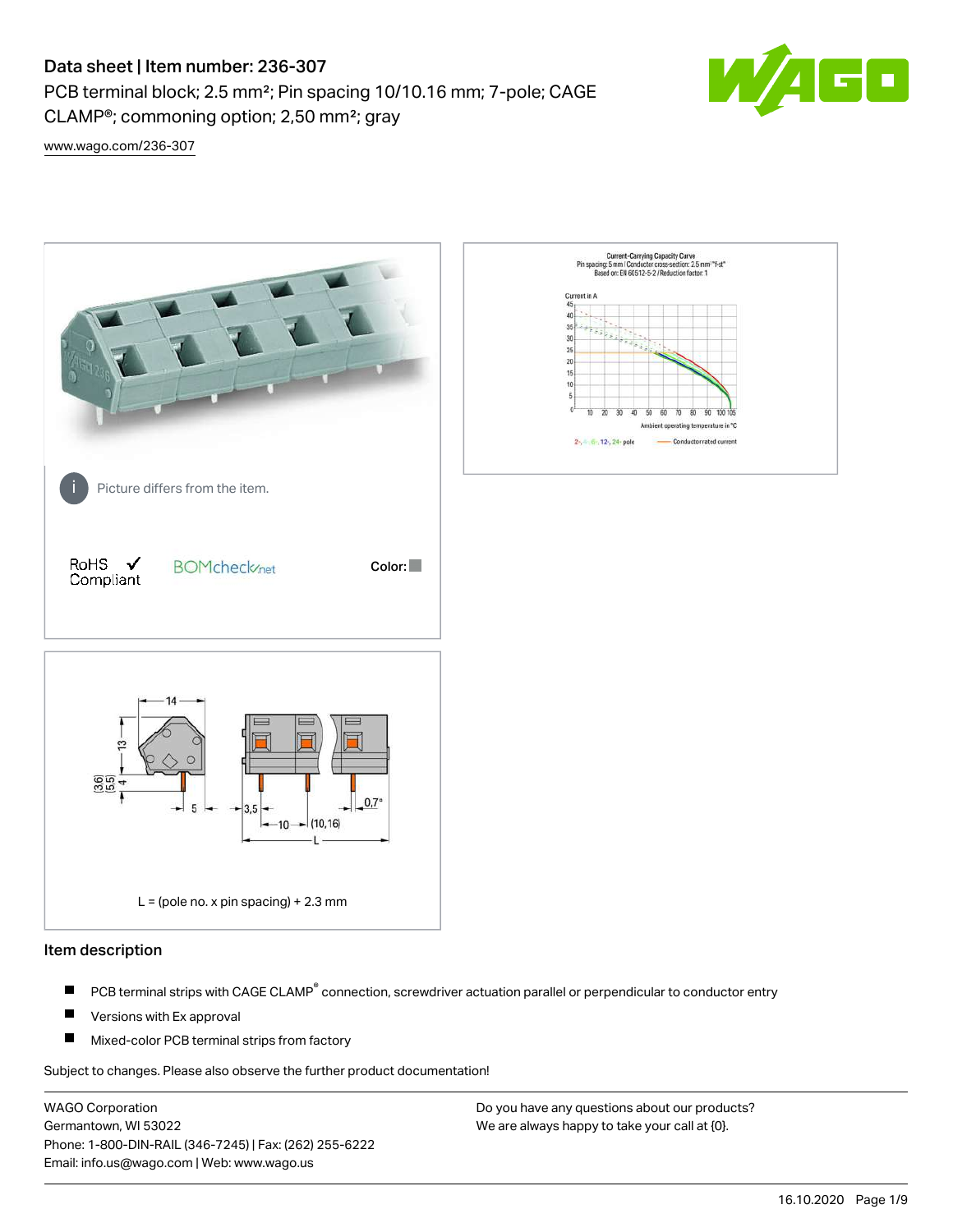

- $\blacksquare$ Operating tools for factory wiring
- $\blacksquare$ 45° conductor entry angle permits a wide range of applications and wiring options
- $\blacksquare$ Set to metric or inch pin spacing by compressing PCB terminal strips or pulling them apart

# Data

# Electrical data

#### Ratings per IEC/EN 60664-1

| Ratings per                 | IEC/EN 60664-1                                            |
|-----------------------------|-----------------------------------------------------------|
| Rated voltage (III / 3)     | 630 V                                                     |
| Rated surge voltage (III/3) | 8 <sub>kV</sub>                                           |
| Rated voltage (III/2)       | 1000 V                                                    |
| Rated surge voltage (III/2) | 8 <sub>kV</sub>                                           |
| Nominal voltage (II/2)      | 1000 V                                                    |
| Rated surge voltage (II/2)  | 8 <sub>kV</sub>                                           |
| Rated current               | 24 A                                                      |
| Legend (ratings)            | (III / 2) ≙ Overvoltage category III / Pollution degree 2 |

#### Ratings per UL 1059

| Approvals per                  | UL 1059 |
|--------------------------------|---------|
| Rated voltage UL (Use Group B) | 300 V   |
| Rated current UL (Use Group B) | 15 A    |
| Rated voltage UL (Use Group D) | 300 V   |
| Rated current UL (Use Group D) | 10 A    |

#### Ratings per CSA

| Approvals per                   | CSA   |
|---------------------------------|-------|
| Rated voltage CSA (Use Group B) | 300 V |
| Rated current CSA (Use Group B) | 15 A  |
| Rated voltage CSA (Use Group D) | 300 V |
| Rated current CSA (Use Group D) | 10 A  |

#### Connection data

| Connection technology | CAGE CLAMP <sup>®</sup>                 |
|-----------------------|-----------------------------------------|
| Actuation type        | Operating tool                          |
| Solid conductor       | $0.08$ 2.5 mm <sup>2</sup> / 28  12 AWG |

Subject to changes. Please also observe the further product documentation!

| <b>WAGO Corporation</b>                                | Do you have any questions about our products? |
|--------------------------------------------------------|-----------------------------------------------|
| Germantown, WI 53022                                   | We are always happy to take your call at {0}. |
| Phone: 1-800-DIN-RAIL (346-7245)   Fax: (262) 255-6222 |                                               |
| Email: info.us@wago.com   Web: www.wago.us             |                                               |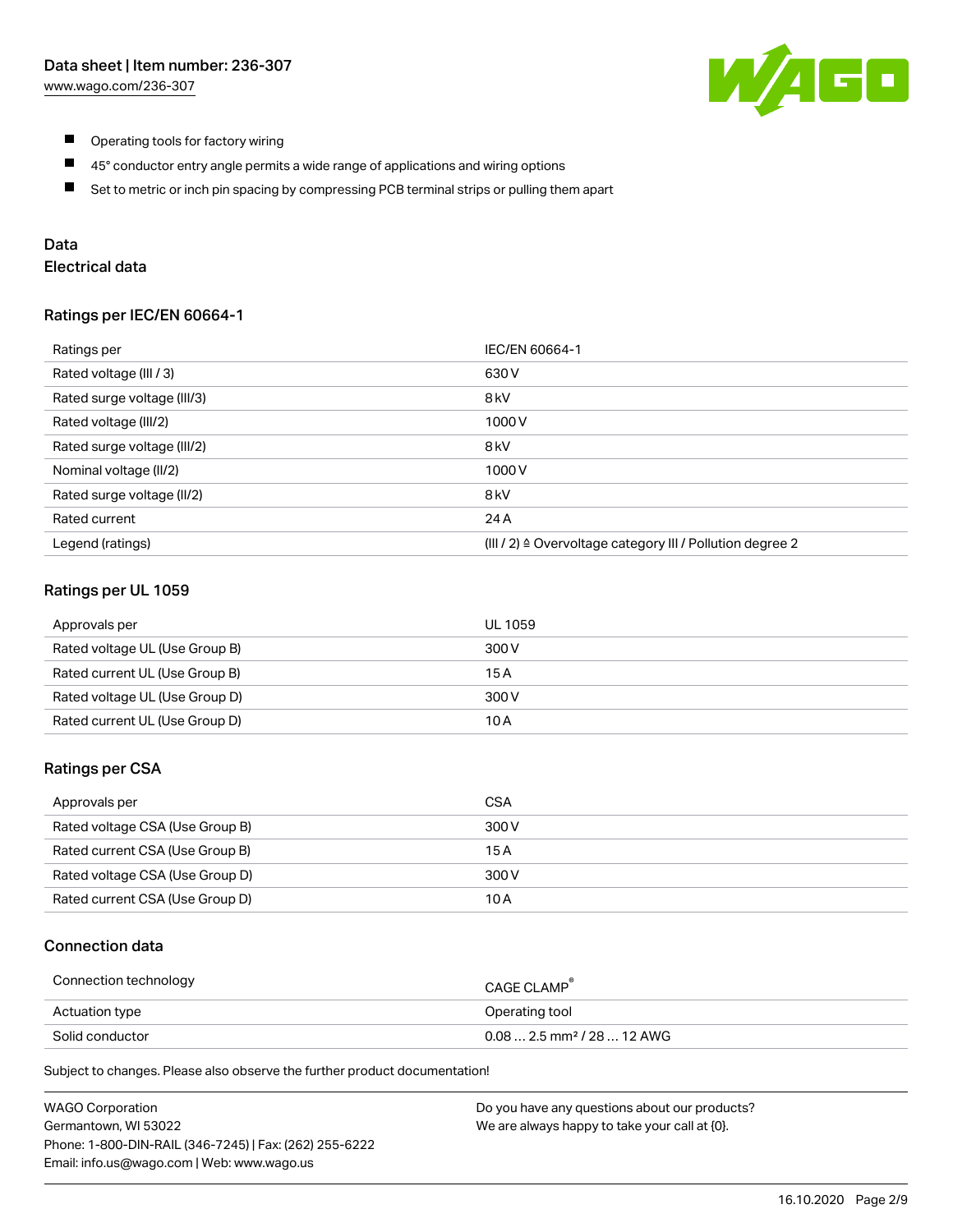# Data sheet | Item number: 236-307

[www.wago.com/236-307](http://www.wago.com/236-307)



| Fine-stranded conductor                           | $0.08$ 2.5 mm <sup>2</sup> / 28  12 AWG |
|---------------------------------------------------|-----------------------------------------|
| Fine-stranded conductor; with insulated ferrule   | $0.251.5$ mm <sup>2</sup>               |
| Fine-stranded conductor; with uninsulated ferrule | $0.251.5$ mm <sup>2</sup>               |
| Strip length                                      | $56$ mm $/ 0.20.24$ inch                |
| Conductor connection direction to PCB             | 45°                                     |
| Pole No.                                          |                                         |
| Total number of connection points                 | 7                                       |
| Total number of potentials                        |                                         |
| Number of connection types                        |                                         |
| Number of levels                                  | ◀                                       |
| Note (conductor cross-section)                    | 12 AWG: THHN, THWN                      |

# Physical data

| Pin spacing                          | 10/10.16 mm / 0.394/0.4 inch |
|--------------------------------------|------------------------------|
| Width                                | 72.3 mm / 2.846 inch         |
| Height                               | 17 mm / 0.669 inch           |
| Height from the surface              | 13 mm / 0.512 inch           |
| Depth                                | 14 mm / 0.551 inch           |
| Solder pin length                    | 4 mm                         |
| Solder pin dimensions                | $0.7 \times 0.7$ mm          |
| Drilled hole diameter with tolerance | 1.1 $(+0.1)$ mm              |

# PCB contact

| PCB contact                         | THT                                      |
|-------------------------------------|------------------------------------------|
| Solder pin arrangement              | over the entire terminal strip (in-line) |
| Number of solder pins per potential |                                          |

# Material Data

| Color                       | gray                                    |
|-----------------------------|-----------------------------------------|
| Material group              |                                         |
| Insulation material         | Polyamide (PA66)                        |
| Flammability class per UL94 | V <sub>0</sub>                          |
| Clamping spring material    | Chrome nickel spring steel (CrNi)       |
| Contact material            | Electrolytic copper ( $E_{\text{Cl}}$ ) |
| Contact plating             | tin-plated                              |
| Fire load                   | 0.172MJ                                 |

Subject to changes. Please also observe the further product documentation!

| <b>WAGO Corporation</b>                                | Do you have any questions about our products? |
|--------------------------------------------------------|-----------------------------------------------|
| Germantown, WI 53022                                   | We are always happy to take your call at {0}. |
| Phone: 1-800-DIN-RAIL (346-7245)   Fax: (262) 255-6222 |                                               |
| Email: info.us@wago.com   Web: www.wago.us             |                                               |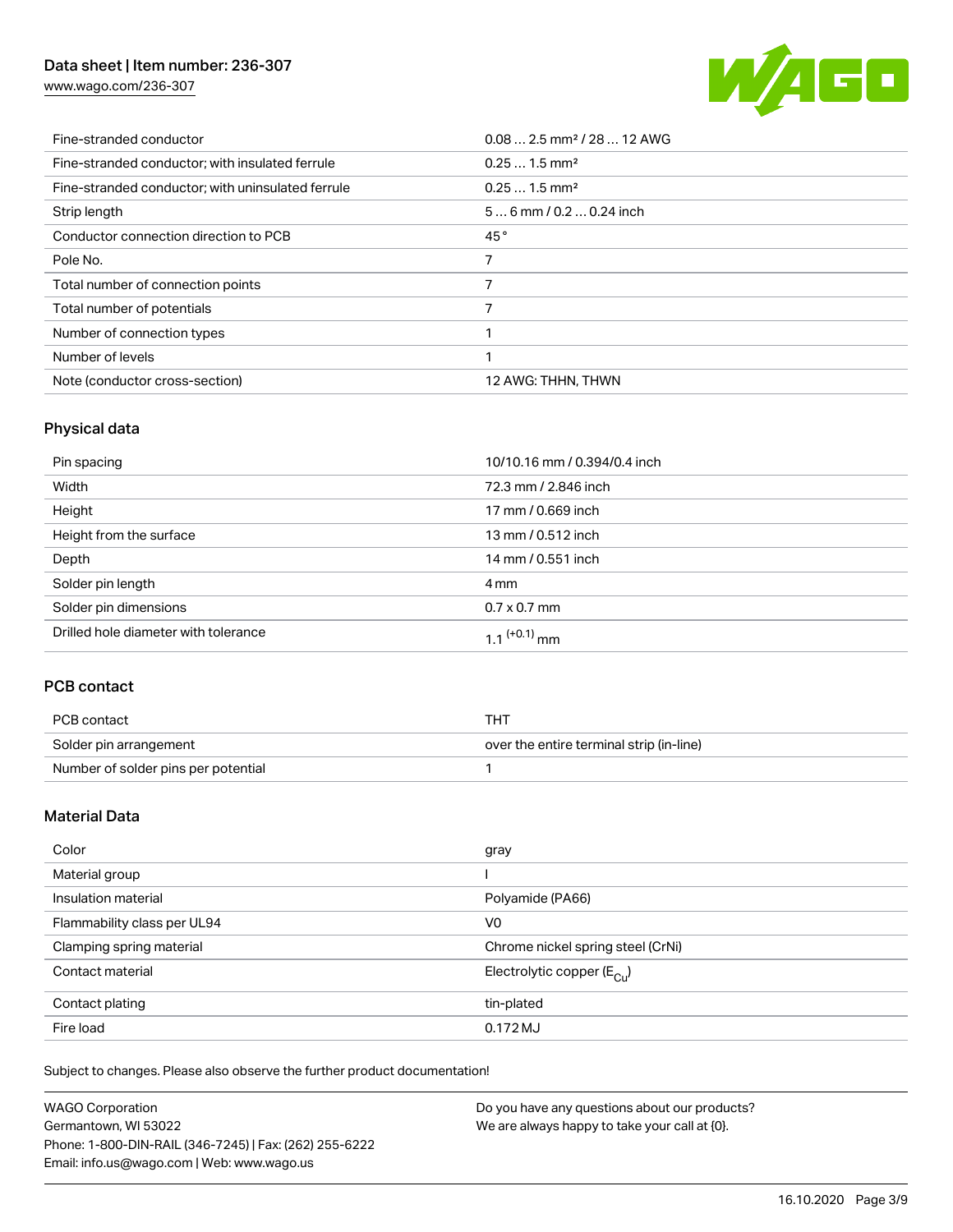[www.wago.com/236-307](http://www.wago.com/236-307)



| Weight                            | 8.9 g        |
|-----------------------------------|--------------|
| <b>Environmental Requirements</b> |              |
| Limit temperature range           | -60  +105 °C |

# Commercial data

| Product Group         | 4 (Printed Circuit) |
|-----------------------|---------------------|
| Packaging type        | <b>BOX</b>          |
| Country of origin     | CН                  |
| <b>GTIN</b>           | 4044918768436       |
| Customs tariff number | 85369010000         |

## Approvals / Certificates

## Country specific Approvals

|      |                                        |                                 | Certificate |
|------|----------------------------------------|---------------------------------|-------------|
| Logo | Approval                               | <b>Additional Approval Text</b> | name        |
| Æ    | <b>CSA</b><br>DEKRA Certification B.V. | C22.2 No. 158                   | 1673957     |

# Counterpart

## Compatible products

#### Marking accessories

| Item no.: 210-332/1000-202<br>Marking strips; as a DIN A4 sheet; MARKED; 1-16 (80x); Height of marker strip: 3 mm; Strip length 182<br>mm; Horizontal marking; Self-adhesive; white  | www.wago.com/210-332<br>/1000-202 |
|--------------------------------------------------------------------------------------------------------------------------------------------------------------------------------------|-----------------------------------|
| Item no.: 210-332/1000-204<br>Marking strips; as a DIN A4 sheet; MARKED; 17-31 (80x); Height of marker strip: 3 mm; Strip length 182<br>mm; Horizontal marking; Self-adhesive; white | www.wago.com/210-332<br>/1000-204 |
| Item no.: 210-332/1000-206<br>Marking strips; as a DIN A4 sheet; MARKED; 33-48 (80x); Height of marker strip: 3 mm; Strip length 182<br>mm; Horizontal marking; Self-adhesive; white | www.wago.com/210-332<br>/1000-206 |

Subject to changes. Please also observe the further product documentation!

WAGO Corporation Germantown, WI 53022 Phone: 1-800-DIN-RAIL (346-7245) | Fax: (262) 255-6222 Email: info.us@wago.com | Web: www.wago.us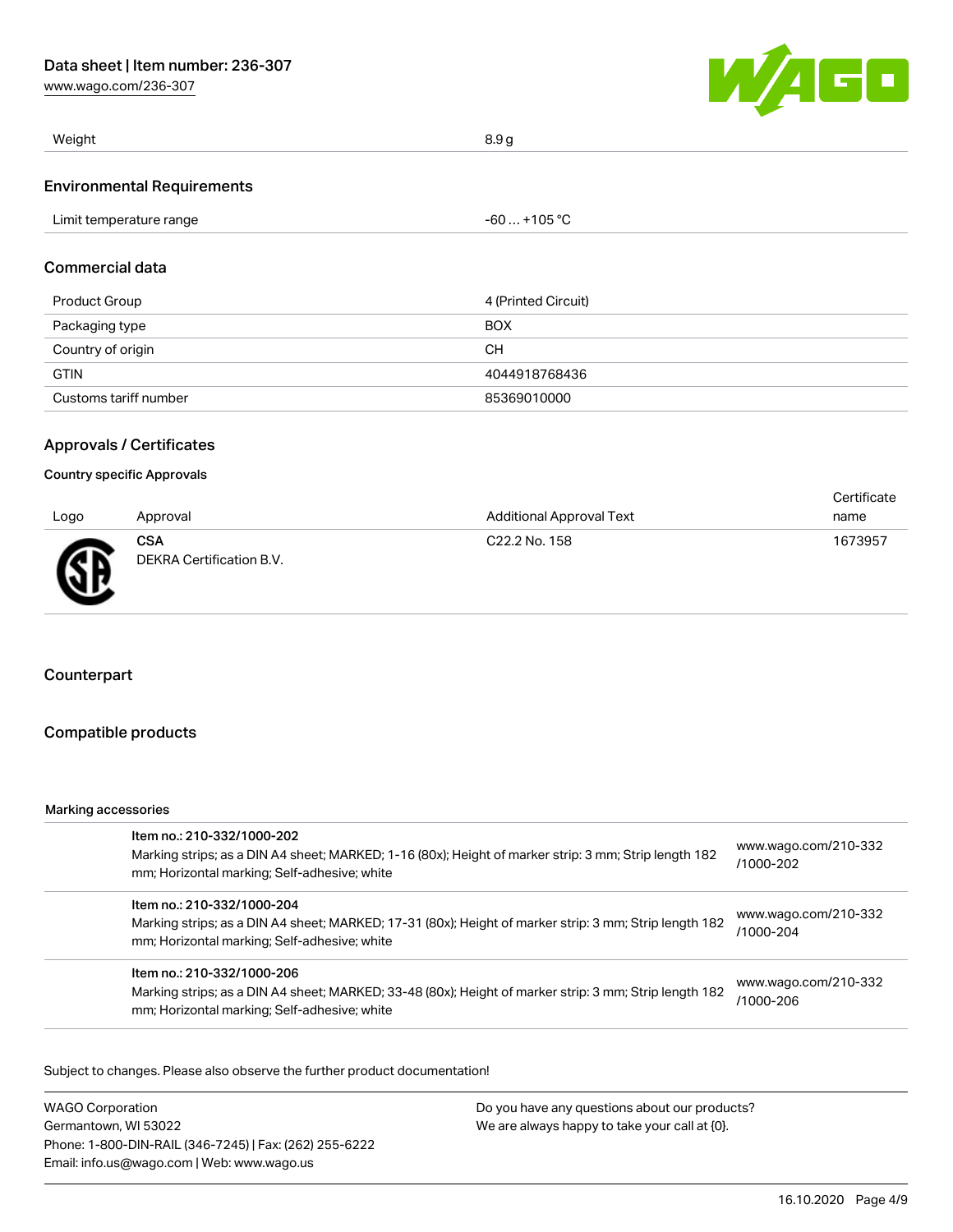

|         | Item no.: 210-332/1016-202<br>Marking strips; as a DIN A4 sheet; MARKED; 1-16 (80x); Height of marker strip: 3 mm; Strip length 182<br>mm; Horizontal marking; Self-adhesive; white  | www.wago.com/210-332<br>/1016-202 |
|---------|--------------------------------------------------------------------------------------------------------------------------------------------------------------------------------------|-----------------------------------|
|         | Item no.: 210-332/1016-204<br>Marking strips; as a DIN A4 sheet; MARKED; 17-31 (80x); Height of marker strip: 3 mm; Strip length 182<br>mm; Horizontal marking; Self-adhesive; white | www.wago.com/210-332<br>/1016-204 |
|         | Item no.: 210-332/1016-206<br>Marking strips; as a DIN A4 sheet; MARKED; 33-48 (80x); Height of marker strip: 3 mm; Strip length 182<br>mm; Horizontal marking; Self-adhesive; white | www.wago.com/210-332<br>/1016-206 |
| ferrule |                                                                                                                                                                                      |                                   |
|         | Item no.: 216-101<br>Ferrule; Sleeve for 0.5 mm <sup>2</sup> / AWG 22; uninsulated; electro-tin plated; silver-colored                                                               | www.wago.com/216-101              |
|         | Item no.: 216-102<br>Ferrule; Sleeve for 0.75 mm <sup>2</sup> / AWG 20; uninsulated; electro-tin plated; silver-colored                                                              | www.wago.com/216-102              |
|         | Item no.: 216-103<br>Ferrule; Sleeve for 1 mm <sup>2</sup> / AWG 18; uninsulated; electro-tin plated                                                                                 | www.wago.com/216-103              |
|         | Item no.: 216-104<br>Ferrule; Sleeve for 1.5 mm <sup>2</sup> / AWG 16; uninsulated; electro-tin plated; silver-colored                                                               | www.wago.com/216-104              |
|         | Item no.: 216-121<br>Ferrule; Sleeve for 0.5 mm <sup>2</sup> / AWG 22; uninsulated; electro-tin plated; silver-colored                                                               | www.wago.com/216-121              |
|         | Item no.: 216-122<br>Ferrule; Sleeve for 0.75 mm <sup>2</sup> / AWG 20; uninsulated; electro-tin plated; silver-colored                                                              | www.wago.com/216-122              |
|         | Item no.: 216-123<br>Ferrule; Sleeve for 1 mm <sup>2</sup> / AWG 18; uninsulated; electro-tin plated; silver-colored                                                                 | www.wago.com/216-123              |
|         | Item no.: 216-124<br>Ferrule; Sleeve for 1.5 mm <sup>2</sup> / AWG 16; uninsulated; electro-tin plated                                                                               | www.wago.com/216-124              |
|         | Item no.: 216-131<br>Ferrule; Sleeve for 0.25 mm <sup>2</sup> / AWG 24; uninsulated; electro-tin plated; silver-colored                                                              | www.wago.com/216-131              |
|         | Item no.: 216-132<br>Ferrule; Sleeve for 0.34 mm <sup>2</sup> / AWG 24; uninsulated; electro-tin plated                                                                              | www.wago.com/216-132              |
|         | Item no.: 216-141<br>Ferrule; Sleeve for 0.5 mm <sup>2</sup> / 20 AWG; uninsulated; electro-tin plated; electrolytic copper; gastight<br>crimped; acc. to DIN 46228, Part 1/08.92    | www.wago.com/216-141              |
|         | Item no.: 216-142<br>Ferrule; Sleeve for 0.75 mm <sup>2</sup> / 18 AWG; uninsulated; electro-tin plated; electrolytic copper; gastight<br>crimped; acc. to DIN 46228, Part 1/08.92   | www.wago.com/216-142              |
|         | Item no.: 216-143<br>Ferrule; Sleeve for 1 mm <sup>2</sup> / AWG 18; uninsulated; electro-tin plated; electrolytic copper; gastight<br>crimped; acc. to DIN 46228, Part 1/08.92      | www.wago.com/216-143              |

Item no.: 216-144

Subject to changes. Please also observe the further product documentation!

WAGO Corporation Germantown, WI 53022 Phone: 1-800-DIN-RAIL (346-7245) | Fax: (262) 255-6222 Email: info.us@wago.com | Web: www.wago.us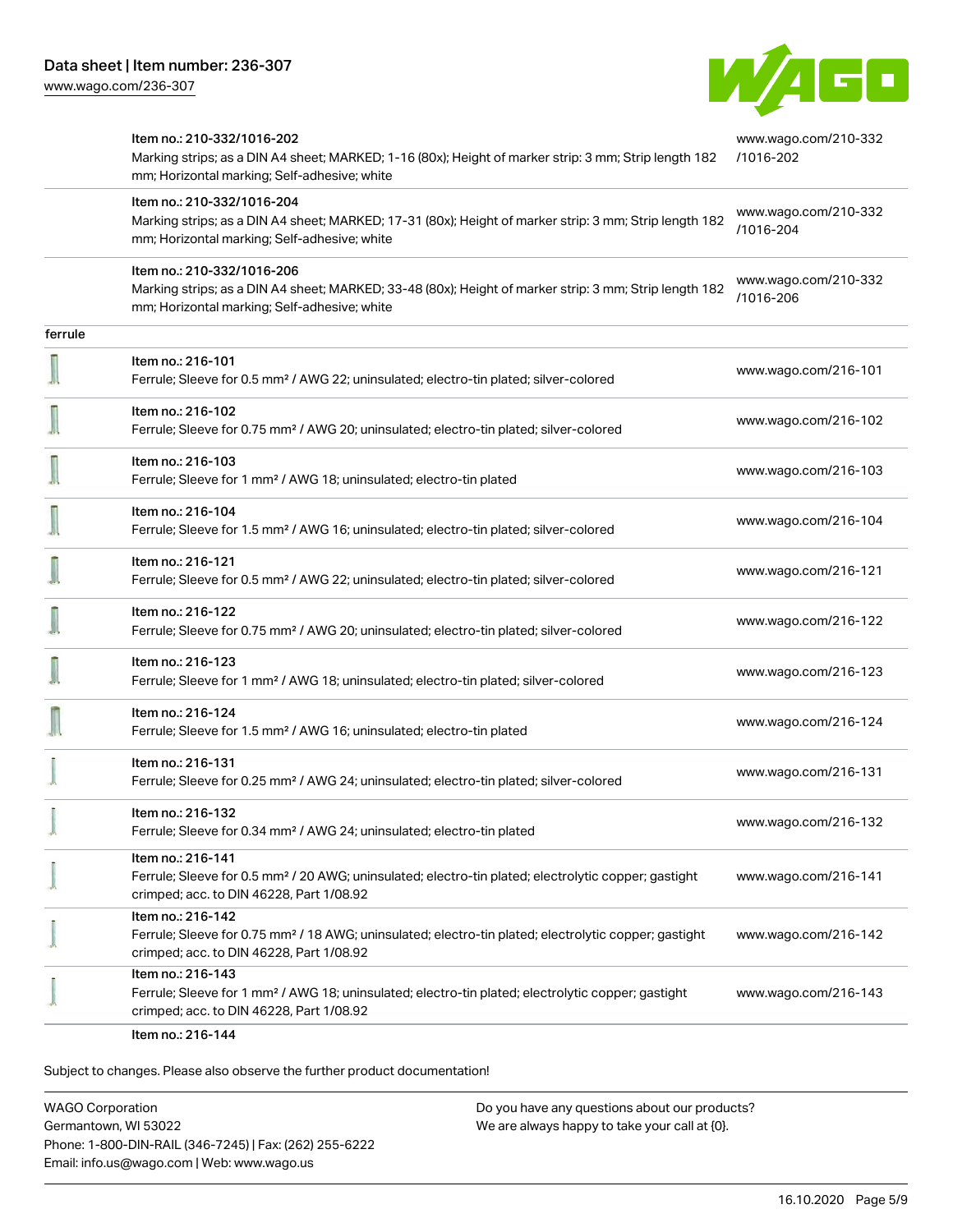

|   | Ferrule; Sleeve for 1.5 mm <sup>2</sup> / AWG 16; uninsulated; electro-tin plated; electrolytic copper; gastight<br>crimped; acc. to DIN 46228, Part 1/08.92; silver-colored                            | www.wago.com/216-144 |
|---|---------------------------------------------------------------------------------------------------------------------------------------------------------------------------------------------------------|----------------------|
|   | Item no.: 216-151<br>Ferrule; Sleeve for 0.25 mm <sup>2</sup> / AWG 24; uninsulated; electro-tin plated                                                                                                 | www.wago.com/216-151 |
|   | Item no.: 216-152<br>Ferrule; Sleeve for 0.34 mm <sup>2</sup> / AWG 24; uninsulated; electro-tin plated                                                                                                 | www.wago.com/216-152 |
|   | Item no.: 216-201<br>Ferrule; Sleeve for 0.5 mm <sup>2</sup> / 20 AWG; insulated; electro-tin plated; white                                                                                             | www.wago.com/216-201 |
|   | Item no.: 216-202<br>Ferrule; Sleeve for 0.75 mm <sup>2</sup> / 18 AWG; insulated; electro-tin plated; gray                                                                                             | www.wago.com/216-202 |
| O | Item no.: 216-203<br>Ferrule; Sleeve for 1 mm <sup>2</sup> / AWG 18; insulated; electro-tin plated; red                                                                                                 | www.wago.com/216-203 |
| I | Item no.: 216-204<br>Ferrule; Sleeve for 1.5 mm <sup>2</sup> / AWG 16; insulated; electro-tin plated; black                                                                                             | www.wago.com/216-204 |
|   | Item no.: 216-221<br>Ferrule; Sleeve for 0.5 mm <sup>2</sup> / 20 AWG; insulated; electro-tin plated; white                                                                                             | www.wago.com/216-221 |
|   | Item no.: 216-222<br>Ferrule; Sleeve for 0.75 mm <sup>2</sup> / 18 AWG; insulated; electro-tin plated; gray                                                                                             | www.wago.com/216-222 |
| O | Item no.: 216-223<br>Ferrule; Sleeve for 1 mm <sup>2</sup> / AWG 18; insulated; electro-tin plated; red                                                                                                 | www.wago.com/216-223 |
| Ω | Item no.: 216-224<br>Ferrule; Sleeve for 1.5 mm <sup>2</sup> / AWG 16; insulated; electro-tin plated; black                                                                                             | www.wago.com/216-224 |
|   | Item no.: 216-241<br>Ferrule; Sleeve for 0.5 mm <sup>2</sup> / 20 AWG; insulated; electro-tin plated; electrolytic copper; gastight<br>crimped; acc. to DIN 46228, Part 4/09.90; white                  | www.wago.com/216-241 |
|   | Item no.: 216-242<br>Ferrule; Sleeve for 0.75 mm <sup>2</sup> / 18 AWG; insulated; electro-tin plated; electrolytic copper; gastight<br>crimped; acc. to DIN 46228, Part 4/09.90; gray                  | www.wago.com/216-242 |
|   | Item no.: 216-243<br>Ferrule; Sleeve for 1 mm <sup>2</sup> / AWG 18; insulated; electro-tin plated; electrolytic copper; gastight crimped; www.wago.com/216-243<br>acc. to DIN 46228, Part 4/09.90; red |                      |
| I | Item no.: 216-244<br>Ferrule; Sleeve for 1.5 mm <sup>2</sup> / AWG 16; insulated; electro-tin plated; electrolytic copper; gastight<br>crimped; acc. to DIN 46228, Part 4/09.90; black                  | www.wago.com/216-244 |
|   | Item no.: 216-262<br>Ferrule; Sleeve for 0.75 mm <sup>2</sup> / 18 AWG; insulated; electro-tin plated; electrolytic copper; gastight<br>crimped; acc. to DIN 46228, Part 4/09.90; gray                  | www.wago.com/216-262 |
|   | Item no.: 216-263<br>Ferrule; Sleeve for 1 mm <sup>2</sup> / AWG 18; insulated; electro-tin plated; electrolytic copper; gastight crimped; www.wago.com/216-263<br>acc. to DIN 46228, Part 4/09.90; red |                      |
|   | Item no.: 216-264                                                                                                                                                                                       |                      |

Subject to changes. Please also observe the further product documentation!

WAGO Corporation Germantown, WI 53022 Phone: 1-800-DIN-RAIL (346-7245) | Fax: (262) 255-6222 Email: info.us@wago.com | Web: www.wago.us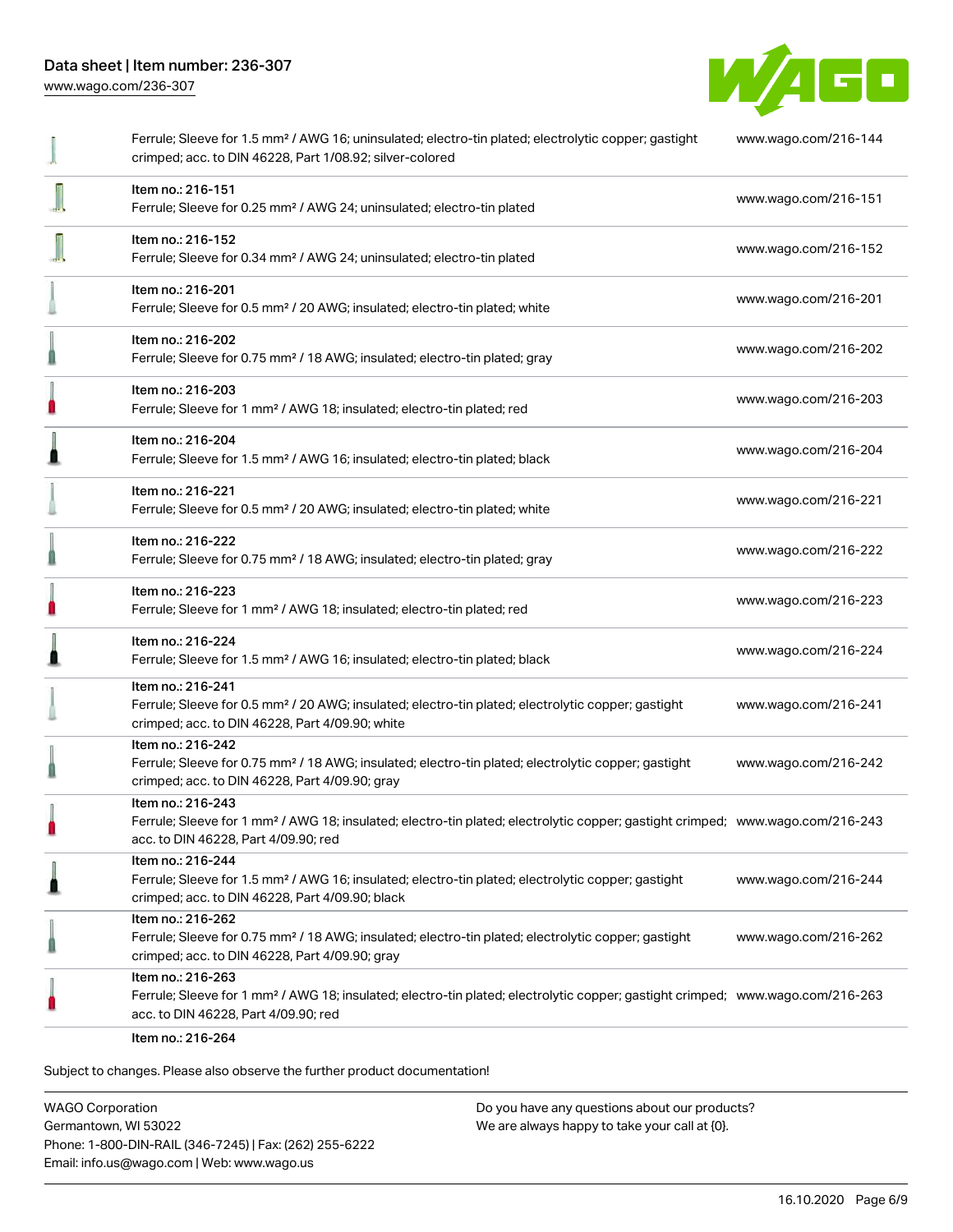

|                                          | Ferrule; Sleeve for 1.5 mm <sup>2</sup> / AWG 16; insulated; electro-tin plated; electrolytic copper; gastight<br>crimped; acc. to DIN 46228, Part 4/09.90; black                      | www.wago.com/216-264 |
|------------------------------------------|----------------------------------------------------------------------------------------------------------------------------------------------------------------------------------------|----------------------|
|                                          | Item no.: 216-284<br>Ferrule; Sleeve for 1.5 mm <sup>2</sup> / AWG 16; insulated; electro-tin plated; electrolytic copper; gastight<br>crimped; acc. to DIN 46228, Part 4/09.90; black | www.wago.com/216-284 |
|                                          | Item no.: 216-301<br>Ferrule; Sleeve for 0.25 mm <sup>2</sup> / AWG 24; insulated; electro-tin plated; yellow                                                                          | www.wago.com/216-301 |
|                                          | Item no.: 216-302<br>Ferrule; Sleeve for 0.34 mm <sup>2</sup> / 22 AWG; insulated; electro-tin plated; green                                                                           | www.wago.com/216-302 |
|                                          | Item no.: 216-321<br>Ferrule; Sleeve for 0.25 mm <sup>2</sup> / AWG 24; insulated; electro-tin plated; yellow                                                                          | www.wago.com/216-321 |
|                                          | Item no.: 216-322<br>Ferrule; Sleeve for 0.34 mm <sup>2</sup> / 22 AWG; insulated; electro-tin plated; green                                                                           | www.wago.com/216-322 |
| tools                                    |                                                                                                                                                                                        |                      |
|                                          | Item no.: 210-657<br>Operating tool; Blade: 3.5 x 0.5 mm; with a partially insulated shaft; short; multicoloured                                                                       | www.wago.com/210-657 |
|                                          | Item no.: 210-658<br>Operating tool; Blade: 3.5 x 0.5 mm; with a partially insulated shaft; angled; short; multicoloured                                                               | www.wago.com/210-658 |
|                                          | Item no.: 210-720<br>Operating tool; Blade: 3.5 x 0.5 mm; with a partially insulated shaft; multicoloured                                                                              | www.wago.com/210-720 |
|                                          | Item no.: 236-332<br>Operating tool; natural                                                                                                                                           | www.wago.com/236-332 |
|                                          | Item no.: 236-335<br>Operating tool; gray                                                                                                                                              | www.wago.com/236-335 |
| <b>Downloads</b><br><b>Documentation</b> |                                                                                                                                                                                        |                      |

Additional Information

| Technical explanations | Apr 3, 2019 | pdf    | Download |
|------------------------|-------------|--------|----------|
|                        |             | 3.6 MB |          |

# Installation Notes

Conductor termination

Subject to changes. Please also observe the further product documentation!

WAGO Corporation Germantown, WI 53022 Phone: 1-800-DIN-RAIL (346-7245) | Fax: (262) 255-6222 Email: info.us@wago.com | Web: www.wago.us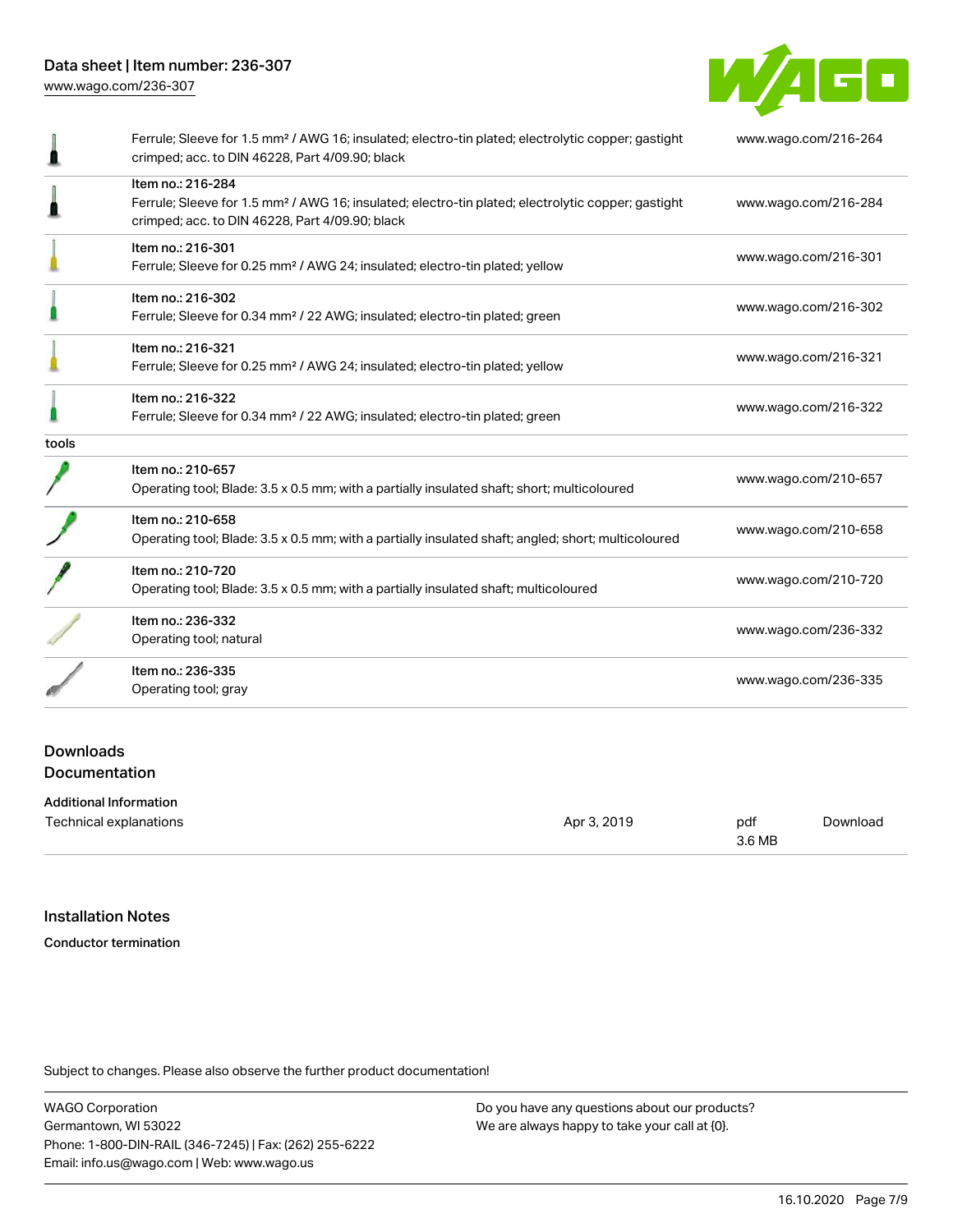## Data sheet | Item number: 236-307 [www.wago.com/236-307](http://www.wago.com/236-307)





Inserting a conductor via 3.5 mm screwdriver.



screwdriver.

Inserting a conductor via 3.5 mm Inserting a conductor via operating tool.

Screwdriver actuation parallel to conductor entry.

Screwdriver actuation perpendicular to conductor entry.



Compared to standard screwdrivers, these operating tools are far more convenient for wiring PCB terminal strips at factory.

Installation

Subject to changes. Please also observe the further product documentation!

WAGO Corporation Germantown, WI 53022 Phone: 1-800-DIN-RAIL (346-7245) | Fax: (262) 255-6222 Email: info.us@wago.com | Web: www.wago.us